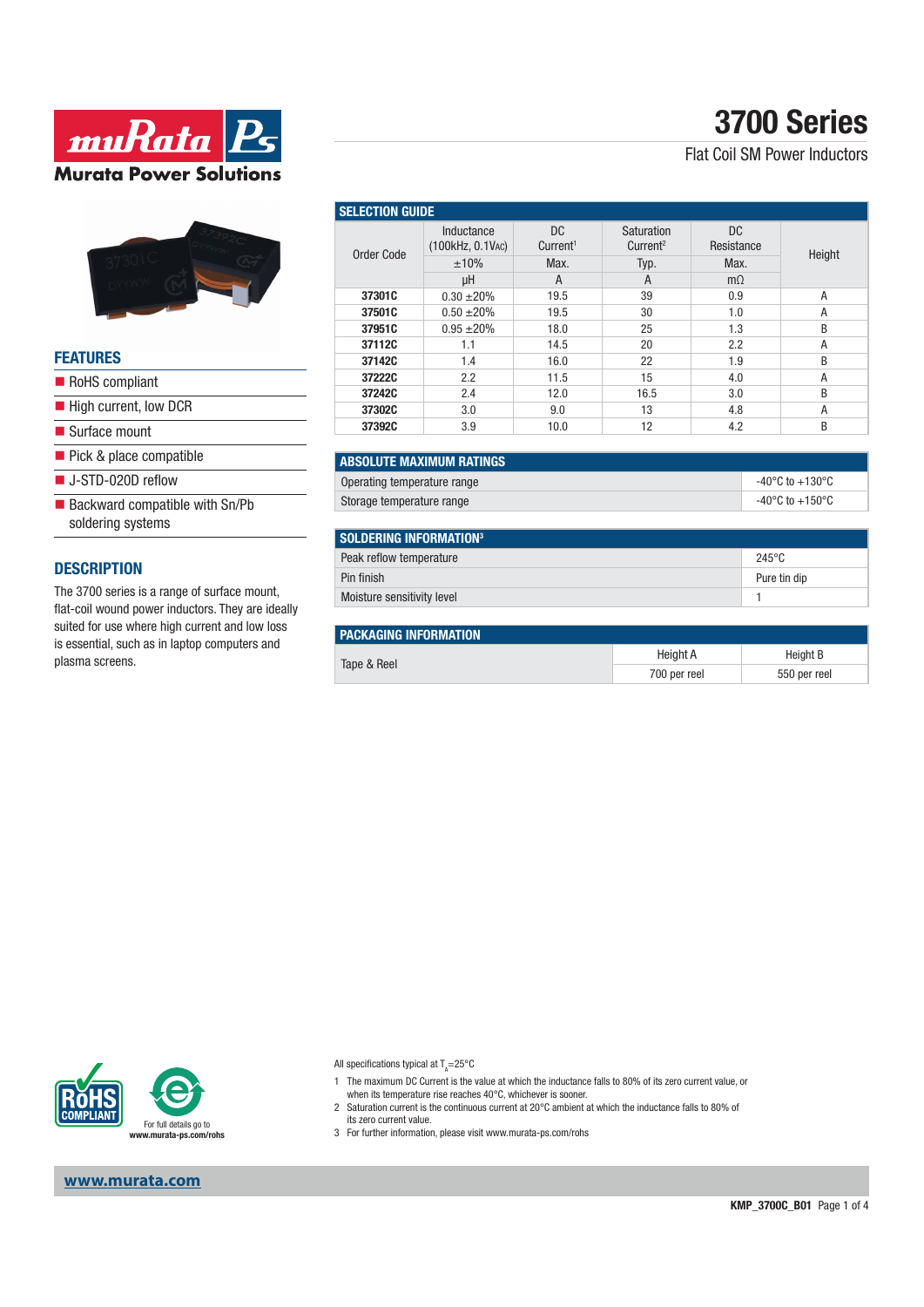## **muRata B** Murata Power Solutions

# **3700 Series**

Flat Coil SM Power Inductors







**www.murata.com**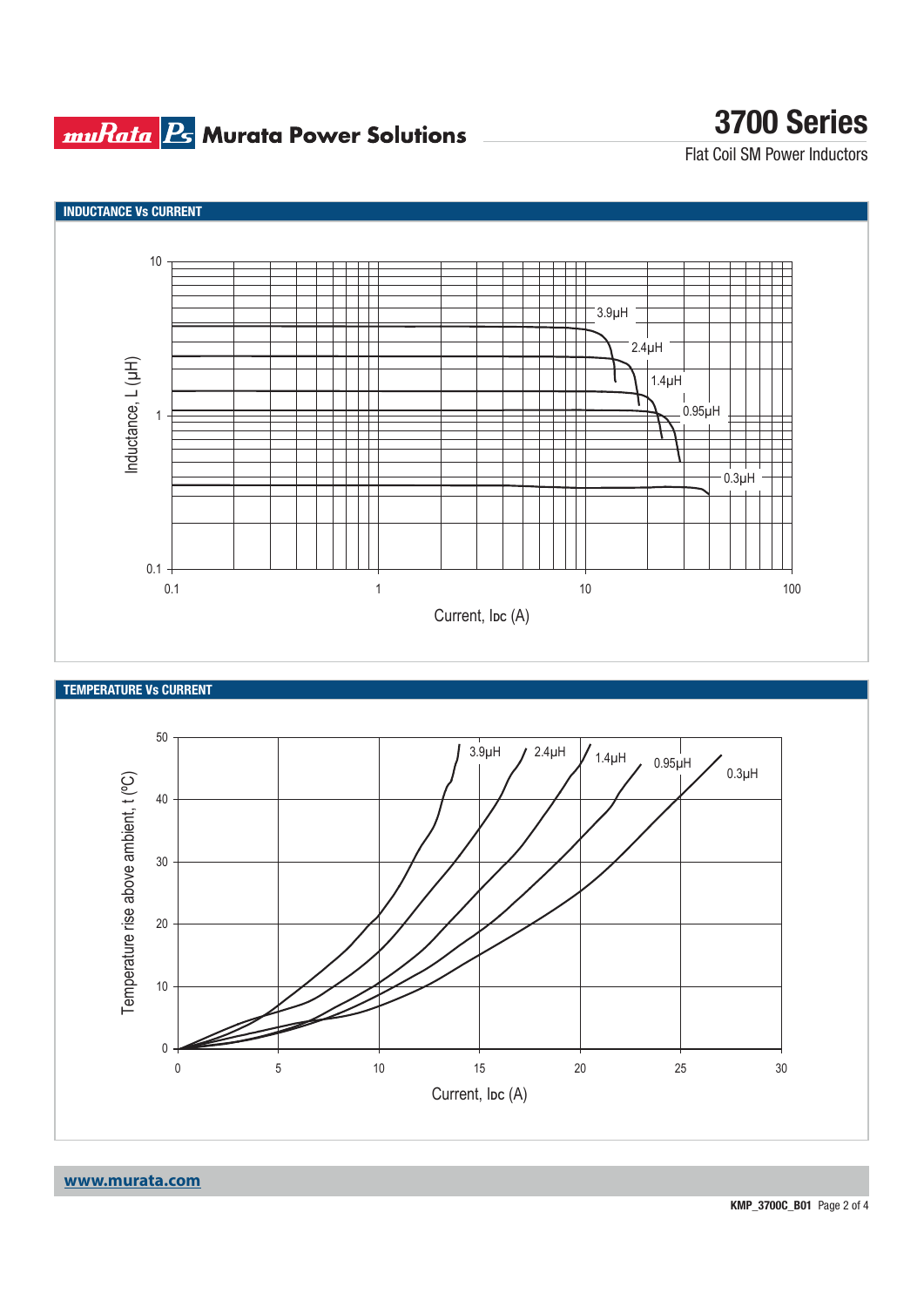### **muRata B** Murata Power Solutions

# **3700 Series**

Flat Coil SM Power Inductors



### **TAPE & REEL SPECIFICATIONS**